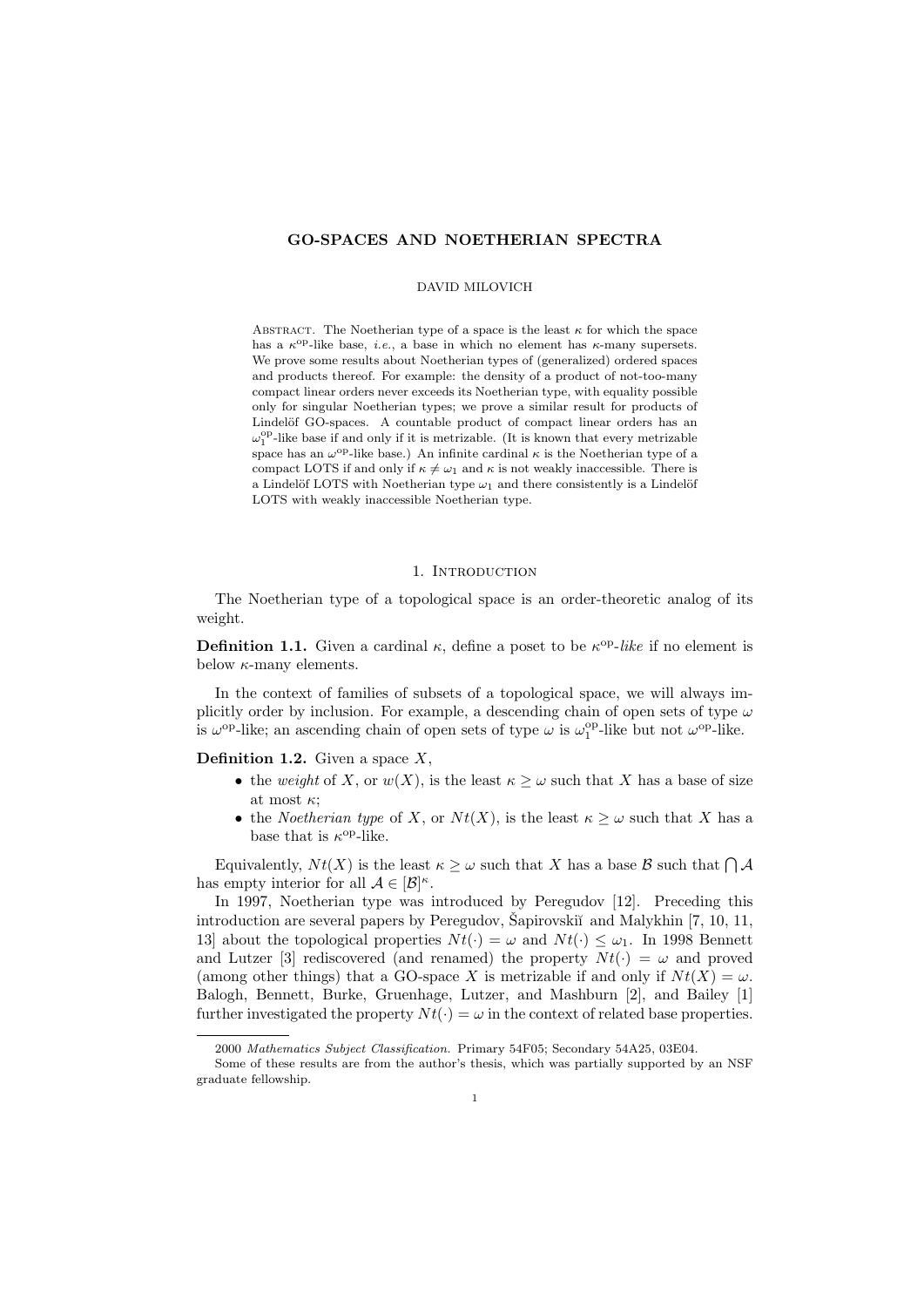More recently, the author has extensively investigated the Noetherian type of  $\beta\mathbb{N} \setminus$ N [9] and the Noetherian types of homogeneous compacta and dyadic compacta [8]. (See Engelking  $[4]$ , Juhász  $[5]$ , and Kunen  $[6]$  for all undefined terms.)

A surprising result from [8] is that no dyadic compactum has Noetherian type  $\omega_1$ . In other words, given an  $\omega_1^{\text{op}}$ -like base of a dyadic compactum X, one can construct an  $\omega^{\rm op}$ -like base of X. This result does not generalize to all compacta. In that same paper, it was shown how to construct a compactum with Noetherian type  $\kappa$ , for any infinite cardinal  $\kappa$ . It is still an open problem whether any infinite cardinals other than  $\omega_1$  are excluded from the spectrum of Noetherian types of dyadic compacta, although it was shown that the Noetherian types of dyadic compacta include  $\omega$ , all singular cardinals, and  $\kappa^+$  for every infinite cardinal  $\kappa$  with uncountable cofinality.

Question 1.3. If  $\kappa$  is a singular cardinal with cofinality  $\omega$ , then is there a dyadic compactum with Noetherian type  $\kappa^+$ ? Is there a dyadic compactum with weakly inaccessible Noetherian type?

The above two questions are typical of the "sup=max" problems of set-theoretic topology. See Juhász [5] for a systematic study of these problems.

Though the above two questions remain open problems, we can now answer the corresponding questions for compact linear orders. The spectrum of Noetherian types of linearly ordered compacta includes  $\omega$ , excludes  $\omega_1$ , includes all singular cardinals, includes  $\kappa^+$  for all uncountable cardinals  $\kappa$ , and excludes all weak inacessibles. In the process of proving this claim, we will prove a general technical lemma which says roughly that if X is a product of not-too-many  $\mu$ -compact GO-spaces for some fixed cardinal  $\mu$ , then  $d(X) \leq N t(X)$  and in most cases  $d(X) < N t(X)$ .

#### Definition 1.4.

- A space X is  $\kappa$ -compact if  $\kappa$  is a cardinal and every open cover of X has a subcover of size less than  $\kappa$ .
- A GO-space, or generalized ordered space, is a subspace of a linearly ordered topological space. Equivalently, a GO-space is a linear order with a topology that has a base consisting only of convex sets.
- The density  $d(X)$  of a space X is the least infinite cardinal  $\kappa$  such that X has a dense subset of size at most  $\kappa$ .

It is natural to ask what happens to the spectrum of Noetherian types of compact linear orders if we gently relax the assumption of compactness. It turns out that there are Lindelöf linear orders with Noetherian type  $\omega_1$ , and, less expectedly, that it is consistent (relative to existence of an inaccessible cardinal) that there is a Lindelöf linear order with weakly inaccessible Noetherian type. However, it is not consistent for a Lindelöf GO-space to have strongly inacessible Noetherian type.

We also consider the relationship between metrizability and Noetherian type, focusing on GO-spaces. Bennett and Lutzer [3] noted that every metrizable space has Noetherian type  $\omega$ , and proved the (more difficult) converse for GO-spaces. We strengthen these results as follows. For a Lindelöf GO-space  $X$ , we show that  $X$  is metrizable if and only if  $N t(X) = \omega$  if and only if  $N t(X) = \omega_1$  and X is separable. For a countable product  $X$  of compact linear orders,  $X$  is metrizable if and only if  $N t(X) = \omega$  if and only if  $N t(X) = \omega_1$ . (Note that every Lindelöf metric space is separable, and every compact GO-space is a compact linear order.)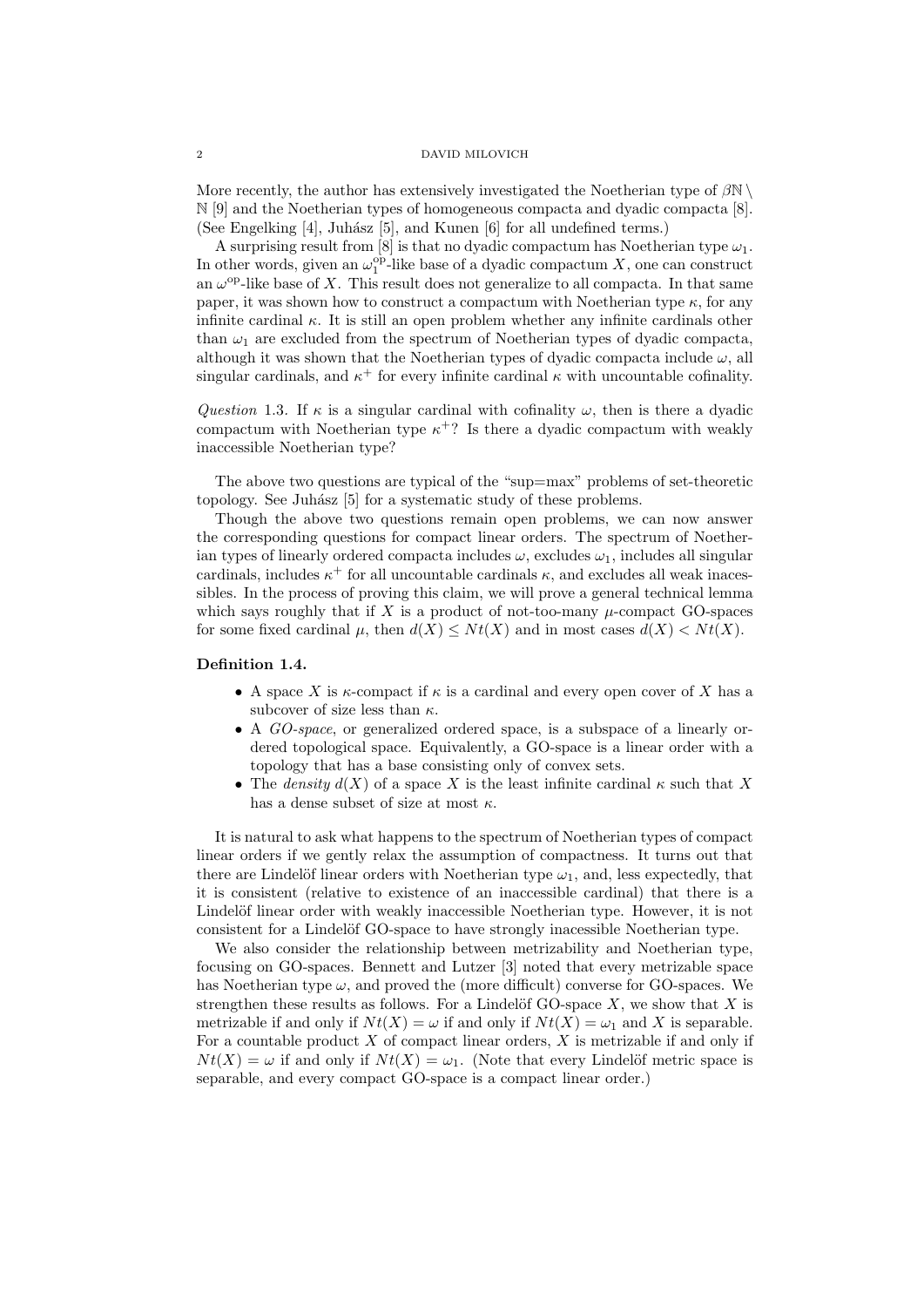**Definition 2.1.** The  $\pi$ -weight  $\pi(X)$  of a space X is the least infinite cardinal  $\kappa$ such that a space has  $\pi$ -base of size at most  $\kappa$ ;

**Proposition 2.2.** [12] If X is a space and  $\pi(X) <$  cf  $\kappa \leq \kappa \leq w(X)$ , then  $Nt(X) >$ κ.

*Proof.* Suppose A is a base of X and B is  $\pi$ -base of X of size at most  $\pi(X)$ . We then have  $|A| \geq \kappa$ ; hence, there exist  $\mathcal{U} \in [A]^{\kappa}$  and  $V \in \mathcal{B}$  such that  $V \subseteq \bigcap \mathcal{U}$ . Hence, there exists  $W \in \mathcal{A}$  such that  $W \subseteq V \subseteq \bigcap \mathcal{U}$ ; hence,  $\mathcal{A}$  is not  $\kappa^{\text{op}}$ -like.

Note that if X is a product of at most  $d(X)$ -many GO-spaces, then  $\pi(X) = d(X)$ is witnessed by the following construction. For any  $D$  (topologically) dense in  $X$ and of minimal size, collect all the finitely supported products of topologically open intervals with endpoints from the union of  $\{\pm \infty\}$  and the set of all coordinates of points from D.

Trivially,  $Nt(X) \leq w(X)^+$  for all spaces X. The next example shows that this upper bound is attained.

**Example 2.3.** [12] The double-arrow space, defined as  $((0,1] \times \{0\}) \cup ([0,1] \times \{1\})$ ordered lexicographically, has  $\pi$ -weight  $\omega$  and weight  $2^{\aleph_0}$ . By Proposition 2.2, it has Noetherian type  $(2^{\aleph_0})^+$ .

### 3. LINDELÖF GO-SPACES

Bennett and Lutzer [3] noted that "it is easy to prove that any metric space, and indeed any metacompact Moore space has an OIF base," i.e., has Noetherian type  $\omega$ . The following proof is for the reader's convenience.

# **Theorem 3.1.** Every metric space has an  $\omega^{\rm op}$ -like base.

*Proof.* Let X be a metric space. For each  $n < \omega$ , let  $\mathcal{A}_n$  be a locally finite open refinement of the (open) balls of radius  $2^{-n}$  in X. Set  $\mathcal{A} = \bigcup_{n<\omega} \mathcal{A}_n \setminus \{\varnothing\}$ . The set A is a base of X because if  $p \in X$  and  $n < \omega$ , then there exists  $U \in \mathcal{A}_{n+1}$  such that  $p \in U$  and U is contained in the ball of radius  $2^{-n}$  with center p. Let us show that A is  $\omega^{\text{op}}$ -like. Suppose that  $m < \omega, U \in \mathcal{A}, V \in \mathcal{A}_m$ , and  $U \subsetneq V$ . There then exist  $p \in U$  and  $\epsilon_0 > \epsilon_1 > 0$  such that the  $\epsilon_0$ -ball with center p is contained in U and the  $\epsilon_1$ -ball with center p intersects only finitely many elements of  $\mathcal{A}_n$  for all  $n < \omega$  satisfying  $2^{-n} > \epsilon_0/2$ . If  $2^{-m} \leq \epsilon_0/2$ , then V is contained in the  $\epsilon_0$ -ball with center p, in contradiction with  $U \subseteq V$ . Hence,  $2^{-m} > \epsilon_0/2$ ; hence, there are only finitely many possibilities for m and V given U, for V intersects the  $\epsilon_1$ -ball with center  $p$ .

Conversely, Bennett and Lutzer [3] proved that GO-spaces with Noetherian type  $\omega$  are metrizable. Theorem 3.5 proves a slightly stronger statement for Lindelöf GO-spaces.

**Lemma 3.2.** Let X be a Lindelöf GO-space with open cover A. The cover A has a countable, locally finite refinement consisting only of open convex sets.

*Proof.* Let  $\{A_n : n < \omega\}$  be a countable refinement of A consisting only of open convex sets. For each  $n < \omega$ , set  $B_n = A_n \setminus \bigcup_{m \leq n} A_m$ ; set  $\mathcal{B} = \{B_n : n < \omega\}$ . The set  $\beta$  is a locally finite refinement of  $\mathcal{A}$ . Let  $\ddot{\mathcal{C}}$  be the set of open convex subsets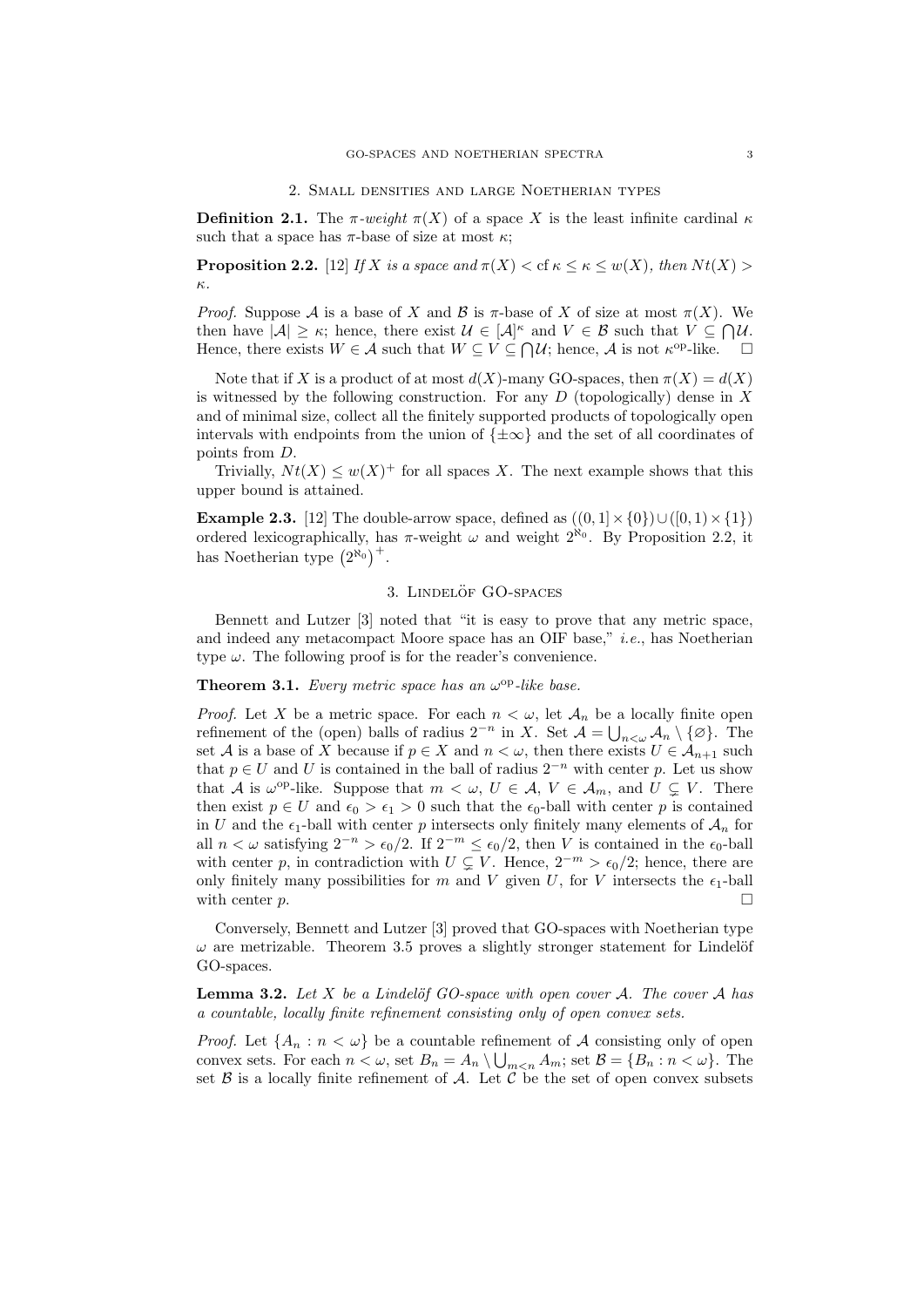of X which intersect only finitely many elements of B. Let D be the set of  $U \in \mathcal{C}$ satisfying  $U \subseteq V$  for some  $V \in \mathcal{C}$ . Let  $\{D_n : n < \omega\}$  be a countable subcover of  $\mathcal{D}$ . For each  $n < \omega$ , set  $E_n = D_n \setminus \bigcup_{m \le n} D_m$ ; set  $\mathcal{E} = \{E_n : n < \omega\}$ . The set  $\mathcal{E}$  is a locally finite refinement of C. For each  $n < \omega$ , set  $F_n = A_n \setminus \bigcup \{E \in \mathcal{E} : B_n \cap E = \varnothing\};$ set  $\mathcal{F} = \{F_n : n < \omega\}$ . Since  $\mathcal{E}$  is locally finite, each  $F_n$  is open. Moreover,  $F_n \subseteq A_n$ for all  $n < \omega$ ; hence,  $\mathcal F$  is a refinement of  $\mathcal A$ .

Let  $\mathcal{G} = \bigcup_{n<\omega} \mathcal{G}_n$  where  $\mathcal{G}_n$  is the set of maximal convex subsets of  $F_n$ . This makes  $G$  an open refinement of  $A$ . It suffices to show that  $G$  is locally finite and countable. We accomplish this in three steps. First, we show that  $\mathcal F$  is locally finite. Second, we show that each  $\mathcal{G}_n$  is locally finite. Third, we show that each  $\mathcal{G}_n$ is countable. This suffices because each  $\mathcal{G}_n$  is a partition of  $F_n$ .

For the first step, since  $\mathcal E$  is a locally finite cover of X, it suffices to show that each element of  $\mathcal E$  only intersects finitely many elements of  $\mathcal F$ . Let  $i < \omega$  and choose  $V \in \mathcal{C}$  such that  $E_i \subseteq V$ . Suppose  $j < \omega$  and  $E_i \cap F_j \neq \emptyset$ . We then have  $E_i \cap B_j \neq \emptyset$  by definition of  $F_j$ . Hence,  $V \cap B_j \neq \emptyset$ ; hence, there are only finitely many possibilities for  $B_j$ ; hence, there are only finitely many possibilities for  $F_j$ .

For the second step, suppose  $p \in X$ . We just need to show that p has a neighborhood intersecting at most finitely many  $G \in \mathcal{G}_n$ . Let U be an open convex neighborhood of  $p$  intersecting at most finitely many elements of  $\mathcal{E}$ . By its construction, each  $E_i \in \mathcal{E}$  is a finite union of convex sets. Moreover, by the construction of  $F_n$ , given any  $G_0, G_1 \in \mathcal{G}_n$  with  $G_0 < G_1$ , there exists a maximal convex subset H of some  $E_i \in \mathcal{E}$  such that  $G_0 \lt H \lt G_1$ . Therefore, U intersects at most finitely many elements of  $\mathcal{G}_n$ .

For the third step, we will extend  $\mathcal{G}_n$  to an open cover U of X such that every subcover of U includes  $\mathcal{G}_n$ . This suffices because X is Lindelöf. For each  $G \in \mathcal{G}_n$ , choose  $p_G \in G$ . For each  $q \in F_n$ , let  $U(q) = G$  where  $q \in G \in \mathcal{G}_n$ . For each  $q \in X \setminus F_n$ , use the local finiteness of  $\mathcal{G}_n$  to find an open neighborhood  $U(q)$  of q such that  $p_G \notin U(q)$  for all  $G \in \mathcal{G}_n$ . Set  $\mathcal{U} = \{U(q) : q \in X\}$ , which is our desired open cover.

**Definition 3.3.** Let  $H_{\theta}$  denote the set of all sets that are hereditarily of size less θ, where θ is a regular cardinal sufficiently large for the argument at hand. The relation  $M \prec H_{\theta}$  means that  $\langle M, \in \rangle$  is an elementary substructure of  $\langle H_{\theta}, \in \rangle$ .

**Lemma 3.4.** Let X be a nonseparable, Lindelöf GO-space. The space X does not have an  $\omega^{\rm op}\text{-}like$  base.

*Proof.* Lindelöf metric spaces are separable, so  $X$  is not metrizable, so by Bennett and Lutzer's result,  $Nt(X) > \omega$ . We also provide an independently discovered proof below. This proof is direct in that the property of metrizability is not used in the argument.

Let A be a base of X. Let us show that A is not  $\omega^{\rm op}$ -like. First, let us construct sequences of open sets  $\langle A_{n,k}\rangle_{n,k\lt\omega}$  and  $\langle B_{n,k}\rangle_{n,k\lt\omega}$ . Our requirements are that  $B_{n,i} \subseteq A_{n,i} \in \mathcal{A}$ , that  $B_{n,i}$  is convex, that  $\{B_{n,k} : k < \omega\}$  is a locally finite cover of X and pairwise  $\subseteq$ -incomparable, and that  $\{A_{i,k}: k < \omega\} \cap \{A_{j,k}: k < \omega\} \subseteq [X]^1$ for all  $i < j < \omega$  and  $n < \omega$ .

Suppose  $n < \omega$  and we are given  $\langle A_{m,k} \rangle_{k \leq \omega}$  and  $\langle B_{m,k} \rangle_{k \leq \omega}$  for all  $m < n$  and they meet our requirements. Let  $p \in X$ . Set  $V_p = \bigcap \{B_{m,k} : m \leq n \text{ and } k \leq k\}$  $\omega$  and  $p \in B_{m,k}$ . The set  $V_p$  is open. If  $|V_p| = 1$ , then set  $U_p = V_p$ . If  $|V_p| > 1$ , then choose  $U_p \in \mathcal{A}$  such that  $p \in U_p \subsetneq V_p$ . Set  $\mathcal{U} = \{U_p : p \in X\}$ . By Lemma 3.2,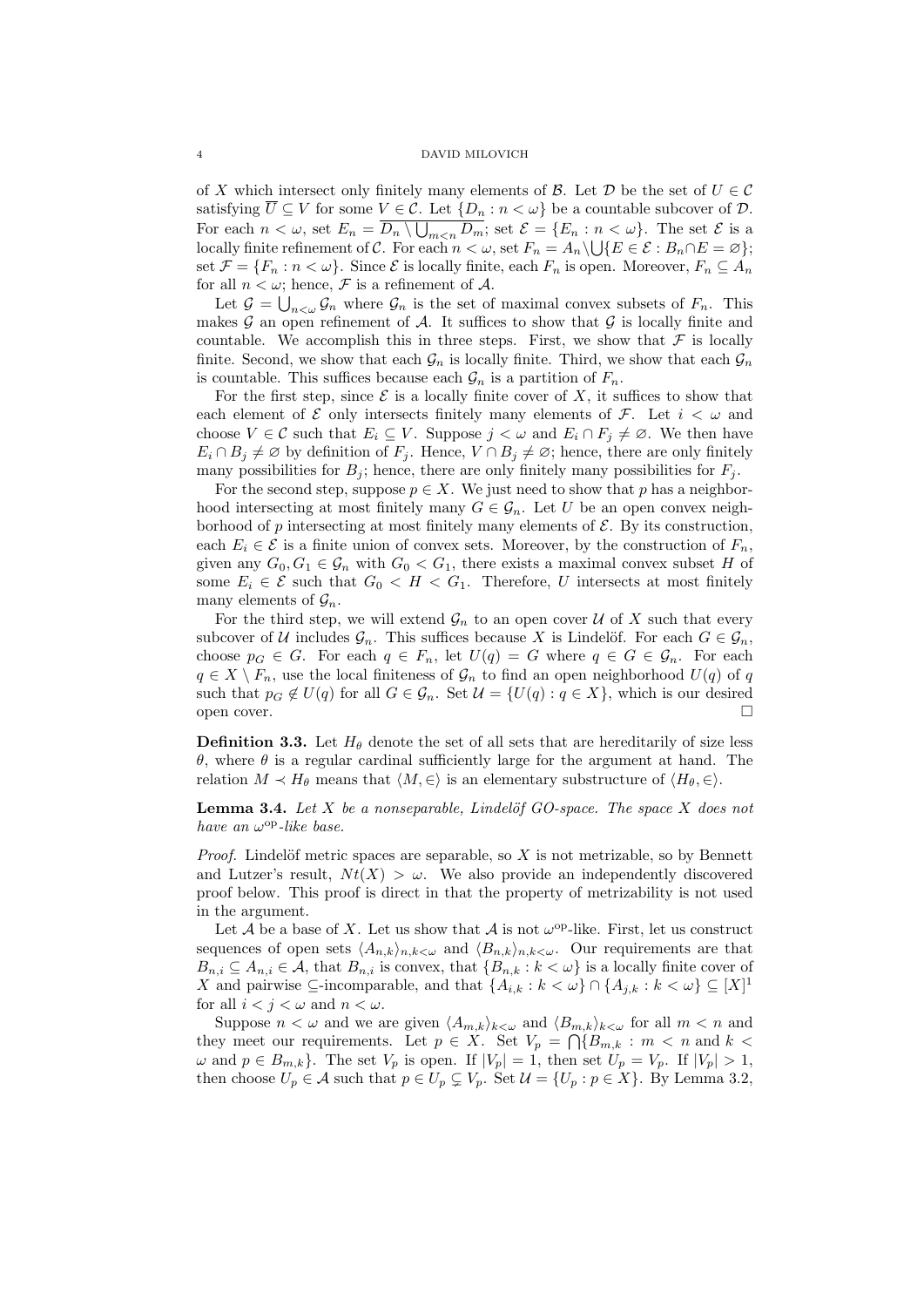there exists a countable, locally finite refinement  $\mathcal{B}_n$  of U consisting only of convex sets. Since  $\mathcal{B}_n$  is locally finite, it has no infinite ascending chains; hence, we may assume  $\mathcal{B}_n$  is pairwise ⊆-incomparable because we may shrink  $\mathcal{B}_n$  to its maximal elements. Let  $\{B_{n,k}: k < \omega\} = \mathcal{B}_n$ . For each  $k < \omega$ , set  $A_{n,k} = U_p$  for some  $p \in X$  satisfying  $B_{n,k} \subseteq U_p$ . Suppose  $m \lt n$  and  $i, j \lt \omega$  and  $A_{m,i} = A_{n,j} \notin [X]^1$ . Choose  $p \in X$  such that  $A_{n,j} = U_p$ ; choose  $k < \omega$  such that  $p \in B_{m,k}$ . We then have  $B_{m,i} \subseteq A_{m,i} = U_p \subsetneq V_p \subseteq B_{m,k}$ , in contradiction with the pairwise  $\subseteq$ -incomparability of  $\{B_{m,l} : l < \omega\}$ . Thus,  $\{A_{m,l} : l < \omega\} \cap \{A_{n,l} : l < \omega\} \subseteq [X]^1$ for all  $m < n$ . By induction,  $\langle A_{n,k} \rangle_{n,k < \omega}$  and  $\langle B_{n,k} \rangle_{n,k < \omega}$  meet our requirements.

Let  $\{X,\leq,\mathcal{A},\vec{A},\vec{B}\}\subseteq M \prec H_{\theta}$  and  $|M|=\omega$ . Since X is nonseparable, there must be a nonempty open convex set W disjoint from M. For each  $n < \omega$ , choose  $i_n < \omega$  such that  $W \cap B_{n,i_n} \neq \emptyset$ . Let us show that  $W \subseteq A_{n,i_n} \notin [X]^1$  for all  $n < \omega$ . Fix  $n < \omega$ . If  $A_{n,i_n} \in [X]^{\mathbb{I}}$ , then  $A_{n,i_n} \subseteq M$ , which implies  $W \cap M \neq \emptyset$ , which is absurd. Therefore, let us show that  $W \subseteq A_{n,i_n}$ . Seeking a contradiction, suppose  $W \nsubseteq A_{n,i_n}$ . We then have  $W \nsubseteq B_{n,i_n}$ . Since X is Lindelöf,  $\{p \in X : p < B_{n,i_n}\}\$ has a countable cofinal subset Y. By elementarity, we may choose  $Y \in M$ . Since Y is countable,  $Y \subseteq M$ . Likewise,  $\{p \in X : B_{n,i_n} < p\}$  has a coinitial subset Z with  $Z \subseteq M$ . Since W and  $B_{n,i_n}$  are convex and W intersects both  $B_{n,i_n}$  and  $X \setminus B_{n,i_n}$ , W intersects  $Y$  or intersects  $Z$ . Hence,  $W$  intersects  $M$ , which yields our desired contradiction.

We have shown that  $W \subseteq A_{n,i_n}$  for all n, and hence that A is not  $\omega^{\text{op}}$ -like.  $\Box$ 

**Theorem 3.5.** Let X be a Lindelöf GO-space. The following are equivalent.

- $(1)$  X is metrizable.
- (2) X has an  $\omega^{\rm op}$ -like base.
- (3) X is separable and has an  $\omega_1^{\rm op}$ -like base.

*Proof.* By Theorem 3.1, (1) implies (2). By Lemma 3.4, (2) implies (3). Hence, it suffices to show that  $(3)$  implies  $(1)$ . Suppose X has a countable dense subset D and an  $\omega_1^{\text{op}}$ -like base. We then have  $\pi(X) = \omega$ ; hence, by Proposition 2.2,  $w(X) = \omega$ ; hence, X is metrizable.

See Example 6.1 for a nonseparable Lindelöf linear order that has Noetherian type  $\omega_1$ .

#### 4. Small Noetherian types and smaller densities

For compact linearly ordered topological spaces, the theorem at the end of this section strengthens Theorem 3.5. To prepare for this theorem, we first prove our main technical lemma, which we state in very general terms.

Lemma 4.1. Suppose  $\kappa$  is a regular uncountable cardinal,  $\mu$  is an infinite cardinal,  $|\lambda^{\leq \mu}| < \kappa$  for all  $\lambda < \kappa$ , X is a product of fewer than  $\kappa$ -many  $\mu$ -compact GO-spaces, and  $N t(X) \leq \kappa$ . We then have  $d(X) < \kappa$ .

*Proof.* Let  $X = \prod_{i \leq \nu} X_i$  where  $\nu \leq \kappa$  and each  $X_i$  is a  $\mu$ -compact subspace of a linearly ordered topological space  $Y_i$ . Seeking a contradiction, suppose  $d(X) \geq \kappa$ . Let U be a  $\kappa^{\text{op-like}}$  base of X,  $\{ \langle Y_i, \leq_{Y_i}, X_i : i < \nu \rangle, \mathcal{U} \} \in M \prec H_\theta$ ,  $|M| < \kappa$ ,  $M \cap \kappa \in \kappa$ , and  $M^{<\mu} \subseteq M$ . (We can construct M as the union of an appropriate elementary chain of length  $\rho$ , where  $\rho$  is the least regular cardinal  $\geq \mu$ . Such an M is not too large because  $\rho < \kappa$ , a fact that follows from  $\mu \leq |2^{<\mu}| < \kappa$  and  $cf(\mu) <$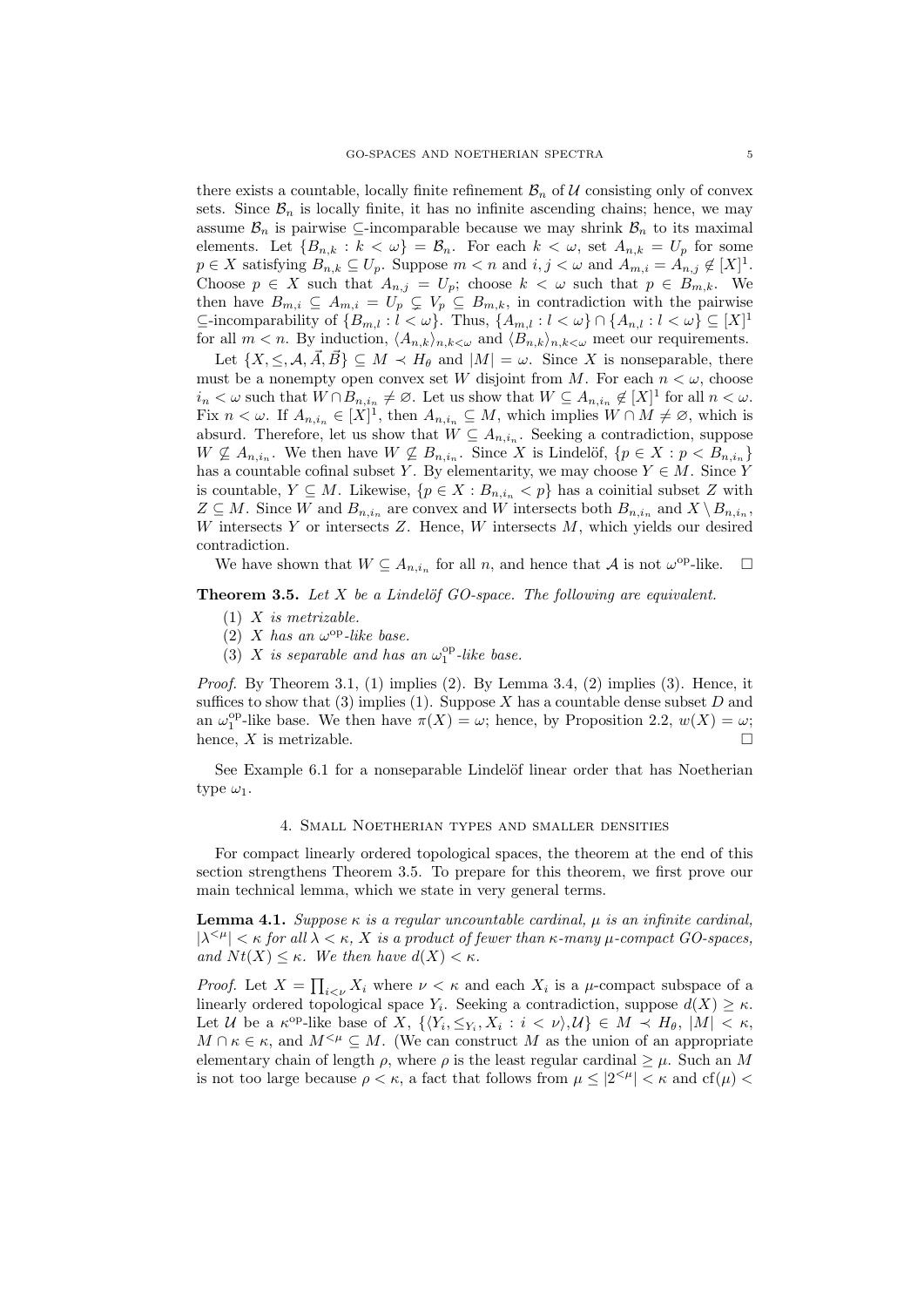$\mu \Rightarrow \mu^+ \leq |\mu^{\text{cf}(\mu)}| < \kappa$ ). Since  $d(X) > |M|$ , there is a finite subproduct  $\prod_{i \in \sigma} X_i$ of  $X$  that has a nonempty open subset disjoint from  $M$ . We may choose this open subset to be the interior of a set of the form  $B = \prod_{i \in \sigma} B_i$  where each  $B_i$  is maximal among the convex subsets of  $X_i$  disjoint from M. Set  $A_i = \{p \in X_i : p < B_i\}$  and  $C_i = \{p \in X_i : p > B_i\}.$  Since  $\{p : A_i < p < C_i\} = B_i$ , which is nonempty but disjoint from M, we have  $\{A_i, C_i\} \not\subseteq M$  by elementarity.

**Claim.** max $\{cf(A_i), ci(C_i)\} \geq \mu$  for all  $i \in \sigma$ .

*Proof.* Seeking a contradiction, suppose  $cf(A_i) < \mu$  and  $ci(C_i) < \mu$ . We then have  $A_i \cap M, C_i \cap M \in M$ . Since  $A_i \cap M$  is cofinal in  $A_i$ ,  $A_i = \{p : \exists q \in A_i \cap M \mid p \leq p \}$  $q\} \in M$ . Likewise,  $C_i \in M$ , in contradiction with the fact that  $\{A_i, C_i\} \nsubseteq M$ .  $\Box$ 

Therefore, we may assume that  $cf(A_i) \geq \mu$  for all  $i \in \sigma$  (by symmetry). Since X is  $\mu$ -compact, there exists  $x_i = \sup_{Y_i} (A_i) = \min(B_i) \in X_i$  for all  $i \in \sigma$ .

**Claim.** There exists  $y_i = \sup_{Y_i}(B_i) \in (x_i, \infty)$  for all  $i \in \sigma$ , with the understanding that in this proof all intervals are intervals of  $X_i$  (so  $y_i \in X_i$ ).

*Proof.* If  $\text{ci}(C_i) \geq \mu$ , then, by  $\mu$ -compactness, there exists  $y_i = \inf_{Y_i}(C_i) \in X_i$ . In this case,  $y_i$  is also  $\max(B_i)$  because  $y_i \notin C_i$ . Moreover,  $y_i = \max(B_i) > \min(B_i)$  $x_i$  because otherwise the interior of B would be empty, for  $x_i = \sup_{Y_i}(A_i)$ , which is not an isolated point in  $X_i$ . If  $\text{ci}(C_i) < \mu$ , then  $C_i \in M$ , just as in the previous claim's proof, so there exists  $D_i \in M$  such that  $D_i$  is a cofinal subset of  $\{p \in$  $X_i: p < C_i$  of minimal size. In this case,  $D_i$  includes a cofinal subset of  $B_i$ , so  $D_i \not\subseteq M$ , so  $|D_i| \geq \kappa$ , so  $\mu < \kappa \leq |D_i| = \text{cf}(B_i)$ , so there exists  $y_i = \sup_{Y_i}(B_i) \in X_i$ by  $\mu$ -compactness. Also,  $cf(B_i) \ge \kappa$  implies  $\sup_{Y_i}(B_i) > \min(B_i) = x_i$ . Thus, in any case there exists  $y_i = \sup(B_i) \in (x_i, \infty)$  for all  $i \in \sigma$ .

Let  $U \in \mathcal{U}$  satisfy  $x_i \in \pi_i[U] \subseteq (-\infty, y_i)$  for all  $i \in \sigma$ . Since  $cf(A_i) \geq \mu > 1$  for all  $i \in \sigma$ , we then have  $\langle x_i : i \in \sigma \rangle \in \prod_{i \in \sigma} W_i \subseteq \pi_{\sigma}[U]$  where each  $W_i$  is of the form  $(u_i, v_i)$  or  $(u_i, v_i]$  for some  $u_i < x_i$  and  $v_i \leq y_i$ ; we may assume  $u_i \in M$ . Moreover, there exist  $p_i, q_i \in X_i \cap M$  such that  $u_i < p_i < q_i < x_i$ . Since U is a  $\kappa^{\text{op}}$ -like base, it includes fewer than  $\kappa$ -many supersets of  $\bigcap_{i \in \sigma} \pi_i^{-1}[(u_i, q_i)]$  as members. Since the set of supsersets of  $\bigcap_{i \in \sigma} \pi_i^{-1}[(u_i, q_i)]$  in U is a set in M and a set of size less than  $\kappa$ , it is also a subset of M. In particular,  $U \in M$ .

Fix an arbitrary  $i \in \sigma$ . If  $cf(\pi_i[U]) < \mu$ , then M would include a cofinal subset of  $\pi_i[U]$ , in contradiction with  $B_i$  missing M. Therefore,  $cf(\pi_i[U]) \geq \mu$ . Hence, there exists  $z = \sup_{Y_i} (\pi_i[U])$ . By elementarity,  $z \in M$ , so  $B_i < z$ , so  $z = \min(C_i)$  $\sup_{Y_i}(B_i) = y.$  Because of the freedom in how we chose U, it follows that every neighborhood of  $x_i$  includes a neighborhood that, like  $\pi_i[U]$ , has supremum  $y_i$ (in  $Y_i$ ) and has cofinality at least  $\mu$ . Therefore, there is an infinite increasing sequence of points between  $x_i$  and  $y_i$  that are contained in every neighborhood of  $x_i$ , in contradiction with  $X_i$  being a subspace of the ordered space  $Y_i$ . Thus,  $d(X) < \kappa$ .

Corollary 4.2. Suppose that X is a product of at most  $2^{\aleph_0}$ -many Lindelöf GOspaces such that  $Nt(X) \leq (2^{\aleph_0})^+$ . We then have  $d(X) \leq 2^{\aleph_0}$ .

Corollary 4.3. Suppose that  $\kappa$  is a regular uncountable cardinal, X is a product of less than  $\kappa$ -many linearly ordered compacta, and  $Nt(X) \leq \kappa$ . We then have  $d(X) < \kappa$ .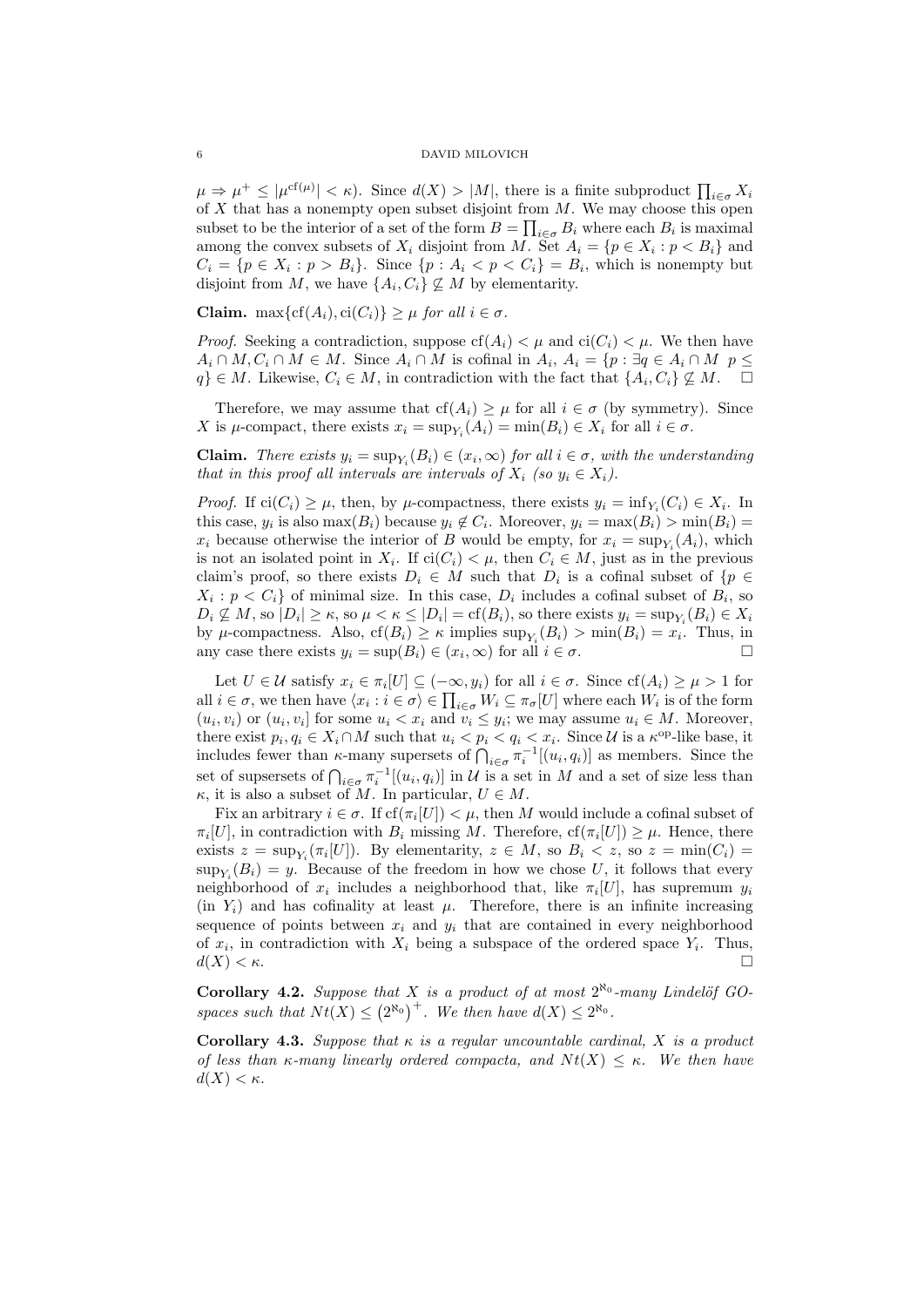The last corollary fails for singular  $\kappa$ . As we shall see in Theorem 5.1, if  $\lambda$  is an uncountable singular cardinal, then  $N t(\lambda + 1) = \lambda$ , despite the fact that  $d(\kappa + 1) = \kappa$ for all infinite cardinals  $\kappa$ . Moreover, the space  $(\kappa + 1)^{\kappa}$  has Noetherian type  $\omega$  and density  $\kappa$  for all infinite cardinals  $\kappa$ , so we cannot weaken the above hypothesis that X has less than  $\kappa$ -many factors. The equation  $N t((\kappa+1)^{\kappa}) = \omega$  follows from a general theorem of Malykhin.

**Theorem 4.4.** [7] Let  $X = \prod_{i \in I} X_i$  where each  $X_i$  has a minimal open cover of size two (e.g.,  $X_i$  is  $T_1$  and  $|X_i| \geq 2$ .). If  $\sup_{i \in I} w(X_i) \leq |I|$ , then  $Nt(X) = \omega$ .

*Proof.* For each  $i \in I$ , let  $\{U_{i,0}, U_{i,1}\}$  be a minimal open cover of  $X_i$ . Since  $w(X)$  $\sup_{i\in I} w(X_i)$ , we may choose A to be a base of X of size at most |I| and choose an injection  $f: \mathcal{A} \to I$ . Let  $\mathcal{B}$  denote the set of all nonempty sets of the form  $V \cap \pi_{f(V)}^{-1} [U_{f(V),j}]$  where  $V \in \mathcal{A}$  and  $j < 2$ . Since f is injective, the intersection of every infinite subset of  $\mathcal B$  has empty interior. Hence,  $\mathcal B$  is an  $\omega^{\mathrm{op}}$ -like base of  $X$ .  $\square$ 

Theorem 4.5. Let X be a product of countably many linearly ordered compacta. The following are equivalent.

- $(1)$  X is metrizable.
- (2) X has an  $\omega^{\rm op}$ -like base.
- (3) X has an  $\omega_1^{\rm op}$ -like base.
- (4) X is separable and has an  $\omega_1^{\rm op}$ -like base.

Proof. By Theorem 3.1, (1) implies (2), which trivially implies (3). By Corollary 4.3, (3) implies (4). Finally, (4) implies (1) because if  $X$  is separable, then  $\pi(X) = \omega$ , so  $w(X) = \omega$  by Proposition 2.2.

## 5. The Noetherian spectrum of the compact orders

Theorem 4.5 implies that no linearly ordered compactum has Noetherian type  $\omega_1$ . What is the class of Noetherian types of linearly ordered compacta? We shall prove that an infinite cardinal  $\kappa$  is the Noetherian type of a linearly ordered compactum if and only if  $\kappa \neq \omega_1$  and  $\kappa$  is not weakly inaccessible.

**Theorem 5.1.** Let  $\kappa$  be an uncountable cardinal and give  $\kappa + 1$  the order topology. If  $\kappa$  is regular, then  $Nt(\kappa + 1) = \kappa^+$ ; otherwise,  $Nt(\kappa + 1) = \kappa$ .

*Proof.* Using Corollary 4.3, the lower bounds on  $Nt(\kappa + 1)$  are easy. We have  $d(\kappa + 1) \geq \lambda$  for all regular  $\lambda \leq \kappa$ , so  $Nt(\kappa + 1) > \lambda$  for all regular  $\lambda \leq \kappa$ . It follows that  $N t(\kappa + 1) \geq \kappa$  and  $N t(\kappa + 1) > c f \kappa$ . We can also prove these lower bounds directly using the Pressing Down Lemma. Let A be a base of  $\kappa + 1$  and let  $\lambda$  be a regular cardinal  $\leq \kappa$ . Let us show that A is not  $\lambda^{\text{op-like}}$ . For every limit ordinal  $\alpha < \lambda$ , choose  $U_{\alpha} \in \mathcal{A}$  such that  $\alpha = \max U_{\alpha}$ ; choose  $\eta(\alpha) < \alpha$  such that  $[\eta(\alpha), \alpha] \subseteq U_\alpha$ . By the Pressing Down Lemma,  $\eta$  is constant on a stationary subset S of  $\lambda$ . Hence,  $\mathcal{A} \ni \{\eta(\min S) + 1\} \subseteq U_\alpha$  for all  $\alpha \in S$ ; hence,  $\mathcal{A}$  is not  $\lambda^{\text{op-like}}$ . Once again, it follows that  $N t(\kappa + 1) \geq \kappa$  and  $N t(\kappa + 1) > c f \kappa$ .

Trivially,  $Nt(\kappa+1) \leq w(\kappa+1)^{+} = \kappa^{+}$ . Hence, it suffices to show that  $\kappa+1$  has a  $\kappa^{\text{op}}$ -like base if  $\kappa$  is singular. Suppose  $E \in |\kappa|^{<\kappa}$  is unbounded in  $\kappa$ . Let F be the set of limit points of E in  $\kappa + 1$ . Define B by

$$
\mathcal{B} = \{ (\beta, \alpha) : E \ni \beta < \alpha \in F \text{ or } \sup(E \cap \alpha) \leq \beta < \alpha \in \kappa \setminus F \}.
$$

The set  $\mathcal{B}$  is a  $\kappa^{\rm op}$ -like base of  $\kappa + 1$ .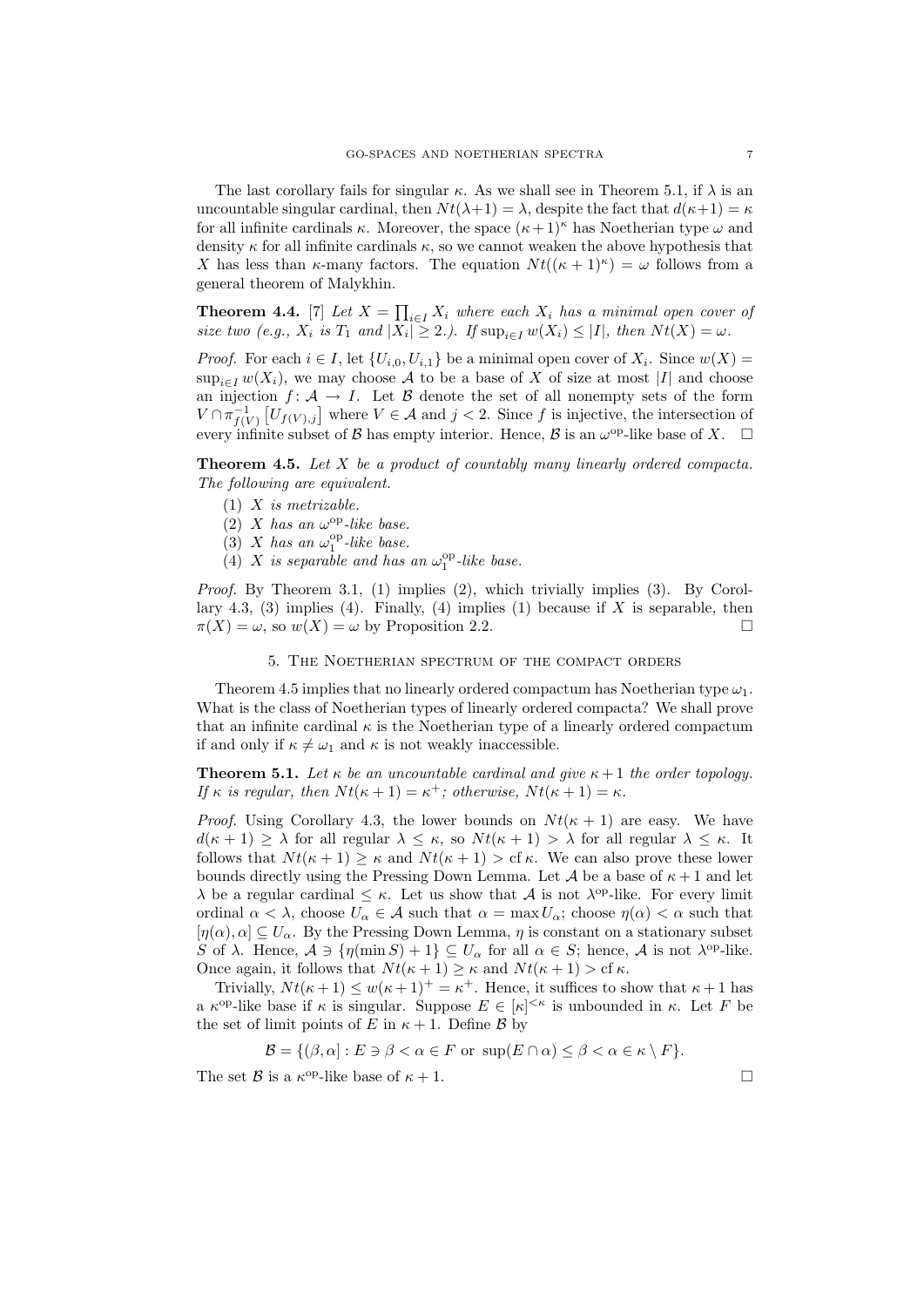**Definition 5.2.** Given a poset P with ordering  $\leq$ , let  $P^{\text{op}}$  denote the set P with ordering  $\geq$ .

**Theorem 5.3.** Suppose  $\kappa$  is a singular cardinal. There then is a linearly ordered compactum with Noetherian type  $\kappa^+$ .

*Proof.* Set  $\lambda =$  cf  $\kappa$  and  $X = \lambda^+ + 1$ . Partition the set of limit ordinals in  $\lambda^+$  into λ-many stationary sets  $\langle S_\alpha \rangle_{\alpha < \lambda}$ . Let  $\langle \kappa_\alpha \rangle_{\alpha < \lambda}$  be an increasing sequence of regular cardinals with supremum  $\kappa$ . For each  $\alpha < \lambda$  and  $\beta \in S_\alpha$ , set  $Y_\beta = (\kappa_\alpha + 1)^{\text{op}}$ . For each  $\alpha \in X \setminus \bigcup_{\beta < \lambda} S_{\beta}$ , set  $Y_{\alpha} = 1$ . Set  $Y = \bigcup_{\alpha \in X} {\{\alpha\}} \times Y_{\alpha}$  ordered lexicographically. We then have  $N t(Y) \leq w(Y)^{+} \leq |Y|^{+} = \kappa^{+}$ . Hence, it suffices to show that Y has no  $\kappa^{\rm op}\text{-like}$  base.

Seeking a contradiction, suppose A is a  $\kappa^{\rm op}$ -like base of Y. For each  $\alpha < \lambda$ , let  $\mathcal{U}_{\alpha}$  be the set of all  $U \in \mathcal{A}$  that have at least  $\kappa_{\alpha}$ -many supersets in A. For all isolated points p of Y, there exists  $\alpha < \lambda$  such that  $\{p\} \notin \mathcal{U}_{\alpha}$ ; whence,  $p \notin \bigcup \mathcal{U}_{\alpha}$ . Since  $\langle \alpha+1, 0 \rangle$  is isolated for all  $\alpha < \lambda^+$ , there exist  $\beta < \lambda$  and a set E of successor ordinals in  $\lambda^+$  such that  $|E| = \lambda^+$  and  $(E \times 1) \cap \bigcup \mathcal{U}_{\beta} = \emptyset$ . Let C be the closure of E in  $\lambda^+$ . The set C is closed unbounded; hence, there exists  $\gamma \in C \cap S_{\beta+1}$ . Set  $q = \langle \gamma, \kappa_{\beta+1} \rangle$ . We then have  $q \in \overline{E \times 1}$ ; hence,  $q \notin \bigcup \mathcal{U}_{\beta}$ . Since q has coinitiality  $\kappa_{\beta+1}$ , any local base  $\beta$  at q will contain an element U such that U has  $\kappa_{\beta}$ -many supersets in B. Hence, there exists  $U \in \mathcal{U}_{\beta}$  such that  $q \in U$ ; hence,  $q \in \bigcup \mathcal{U}_{\beta}$ , which yields our desired contradiction.

Theorem 5.4. No linearly ordered compactum has weakly inaccessible Noetherian type. More generally, for every weakly inaccessible  $\kappa$ , products of fewer than  $\kappa$ -many linearly ordered compacta do not have Noetherian type  $\kappa$ .

*Proof.* Suppose  $\kappa$  is weakly inaccessible, X is a product of fewer than  $\kappa$ -many linearly ordered compacta, and  $N t(X) \leq \kappa$ . It suffices to prove  $N t(X) < \kappa$ . By Corollary 4.3, we have  $d(X) < \kappa$ ; hence, each factor of X has π-weight less than  $\kappa$ ; hence,  $\pi(X) < \kappa$ . If  $w(X) \geq \kappa$ , then  $Nt(X) > \kappa$  by Proposition 2.2, in contradiction with our assumptions about X. Hence,  $w(X) < \kappa$ ; hence,  $Nt(X) \leq$  $w(X)^{+} < \kappa$ .  $^{+}$   $<$   $\kappa$ .

# 6. THE LINDELÖF SPECTRUM

The spectrum of Noetherian types of Lindelöf linearly ordered topological spaces trivially includes the spectrum of Noetherian types of compact linearly ordered topological spaces. More interestingly, the inclusion is strict, as the next example shows.

**Example 6.1.** [12] Theorem 4.5 fails for Lindelöf linearly ordered topological spaces. Let X be  $(\omega_1 \times \mathbb{Z}) \cup (\{\omega_1\} \times \{0\})$  ordered lexicographically. The space X is Lindelöf and nonseparable and  $\{\{\langle \alpha, n \rangle\} : \alpha < \omega_1 \text{ and } n \in \mathbb{Z}\} \cup \{X \setminus (\alpha \times \mathbb{Z}) :$  $\alpha < \omega_1$ } is an  $\omega_1^{\text{op}}$ -like base of X. Moreover, X has no  $\omega_{\text{op}}$ -like base because every local base at  $\langle \omega_1, 0 \rangle$  includes a descending  $\omega_1$ -chain of neighborhoods. Thus,  $N t(X) = \omega_1.$ 

Easily generalizing this example, if  $\kappa$  is a regular cardinal and X is  $(\kappa \times \mathbb{Z}) \cup$  $({\{\kappa\}\times\{0\}})$  ordered lexicographically, then X is  $\kappa$ -compact and  $Nt(X) = \kappa$ .

A consequence of Lemma 4.1 is that Lindelöf linearly ordered topological spaces cannot have strongly inaccessible Noetherian type, just as in the compact case.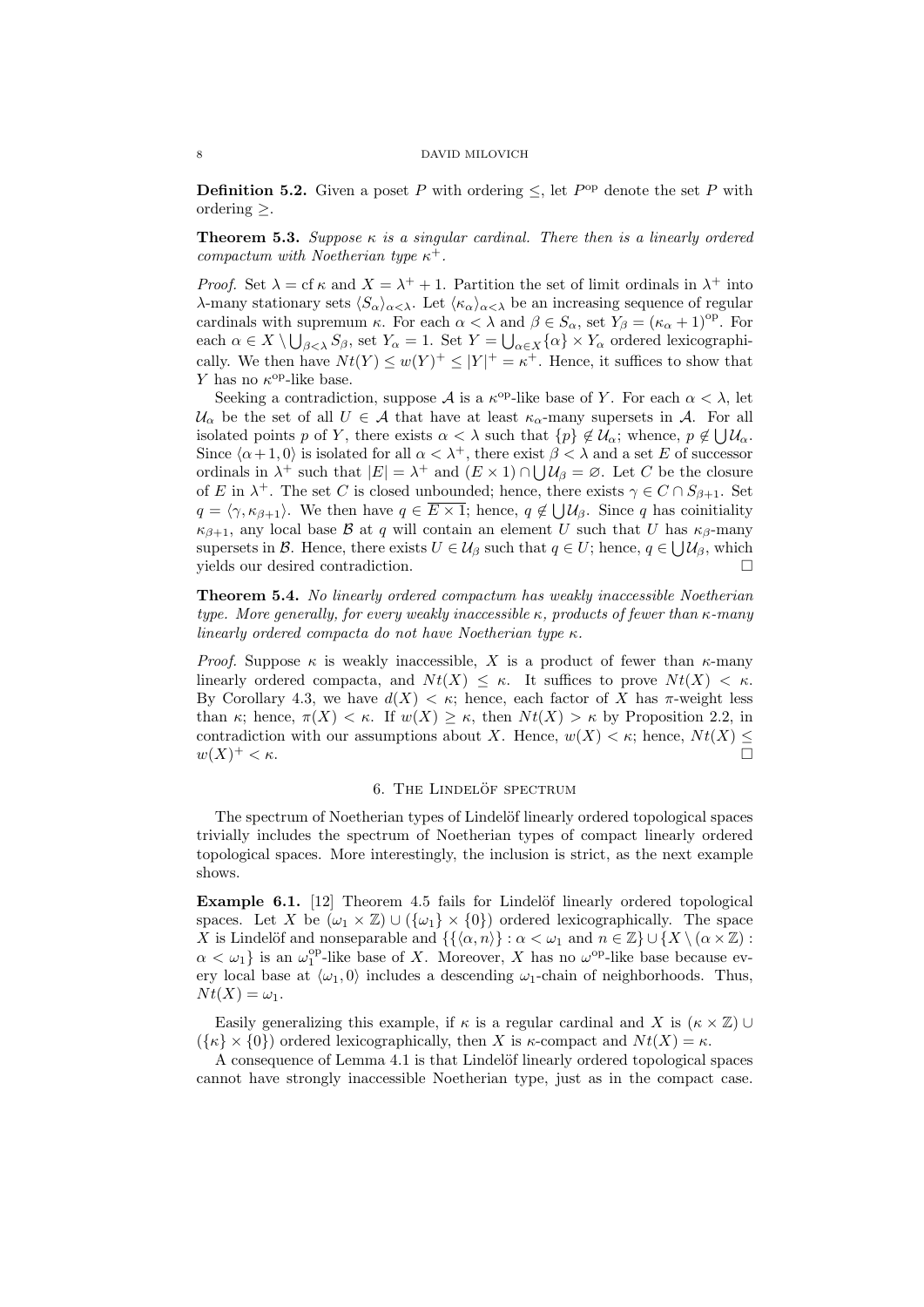More generally, we have the following theorem, which is proved just as Theorem 5.4 was proved.

**Theorem 6.2.** Suppose  $\kappa$  is a weakly inaccessible cardinal,  $|\lambda^{\leq \mu}| < \kappa$  for all  $\lambda < \kappa$ , and X is a X is a product of fewer than  $\kappa$ -many  $\mu$ -compact GO-spaces. We then have  $N t(X) \neq \kappa$ .

*Proof.* Suppose that  $N t(X) \leq \kappa$ . Let us show that  $N t(X) \leq \kappa$ . By Lemma 4.1, we have  $d(X) < \kappa$ ; hence, each factor of X has  $\pi$ -weight less than  $\kappa$ ; hence,  $\pi(X)$ κ. If  $w(X) \geq \kappa$ , then  $N_t(X) > \kappa$  by Proposition 2.2, in contradiction with our assumptions about X. Hence,  $w(X) < \kappa$ ; hence,  $Nt(X) \leq w(X)^+ < \kappa$ .

**Corollary 6.3.** If  $\kappa$  is strongly inaccessible, then the class of Noetherian types of  $\mu$ -compact GO-spaces excludes  $\kappa$  if and only if  $\mu < \kappa$ .

*Proof.* "If": Theorem 6.2. "Only if": The above generalization of Example 6.1.  $\Box$ 

On the other hand, it is consistent (relative to the consistency of an inaccessible), that some Lindelöf linearly ordered topological space has weakly inaccessible Noetherian type. To show this, we first force  $2^{\aleph_0} \geq \kappa$  where  $\kappa$  is weakly inaccessible (say, by adding  $\kappa$ -many Cohen reals). Next, we construct the desired linear order in this forcing extension using the following theorem.

**Theorem 6.4.** If  $\kappa$  is a weak inaccessible and  $2^{\aleph_0} \geq \kappa$ , then there is a Lindelöj linear order Z such that  $Nt(Z) = \kappa$ .

*Proof.* Let B be a Bernstein subset of  $X = [0, 1]$ , *i.e.*, B includes some point in P and misses some point in P, for all perfect  $P \subseteq X$ . Let  $f: B \to \kappa$  be surjective. For each  $x \in B$ , set  $Y_x = \omega^{\text{op}} + \omega_{f(x)} + \omega$ , which is Lindelöf. For each  $x \in X \setminus B$ , set  $Y_x = \{0\}$ . Set  $Z = \bigcup_{x \in X} (\{x\} \times Y_x)$  ordered lexicographically. First, let us show that Z is Lindelöf. Let U be an open cover of Z. For every  $x \in X \setminus B$ ,  $\langle x, 0 \rangle$  has neighborhoods  $O_x$  and  $U_x$  such that  $\mathcal{U} \ni U_x \supseteq O_x = \bigcup_{a < b < c} (\{b\} \times Y_b)$  where  $a, c \in$  $(X \cap \mathbb{Q}) \cup \{\pm \infty\}.$  Therefore, there is a countable  $D \subseteq X$  such that  $\{O_x : x \in D\}$ covers  $(X \setminus B) \times \{0\}$ . Set  $\mathcal{V} = \{U_x : x \in D\}$  and  $C = \{x \in X : Y_x \not\subseteq \bigcup_{x \in D} O_x\}$ . The set  $C$  is closed in  $X$  and a subset of the Bernstein set  $B$ , so  $C$  is countable. Therefore,  $\bigcup_{x\in C} (\{x\} \times Y_x)$  is Lindelöf; hence, it is covered by a countable  $\mathcal{W} \subseteq \mathcal{U}$ , making  $V \cup W$  a countable subcover of U.

Finally, let us show that  $Nt(Z) = \kappa$ . For every  $\alpha < \kappa$  and  $x \in f^{-1}[\{\alpha + 1\}],$  $Y_x$  has a point with cofinality  $\omega_{\alpha+1}$ , so  $Nt(Z) \geq \omega_{\alpha+1}$ . Therefore, it suffices to construct a  $\kappa^{op}$ -like base of Z. Let A denote the countable set of all sets of the form  $\bigcup_{a where  $a, c \in (X \cap \mathbb{Q}) \cup \{\pm \infty\}$ , which includes a local base at  $\langle x, 0 \rangle$$ for every  $x \in X \setminus B$ . Since each  $Y_x$  for  $x \in B$  has no maximum or minimum, we can combine A with a copy of a base  $\mathcal{B}_x$  of  $Y_x$  for each  $x \in B$  in order to produce a base B of Z. We may choose each  $\mathcal{B}_x$  to have size less than  $\kappa$ , so B must be  $\kappa^{\text{op-like}}$ .  $\square$ 

#### **REFERENCES**

- [1] B. Bailey,  $\delta$ -*OIF spaces*, Questions Answers Gen. Topology **24** (2006), no. 2, 79–84.
- [2] Z. Balogh, H. Bennett, D. Burke, D. Gruenhage, D. Lutzer and J. Mashburn, OIF spaces Questions Answers Gen. Topology 18 (2000), no.2, 129–141.
- [3] H. Bennett and D. Lutzer, *Ordered spaces with special bases*, Fund. Math. **158** (1998), 289– 299.
- [4] R. Engelking, General Topology, Heldermann-Verlag, Berlin, 2nd ed., 1989.